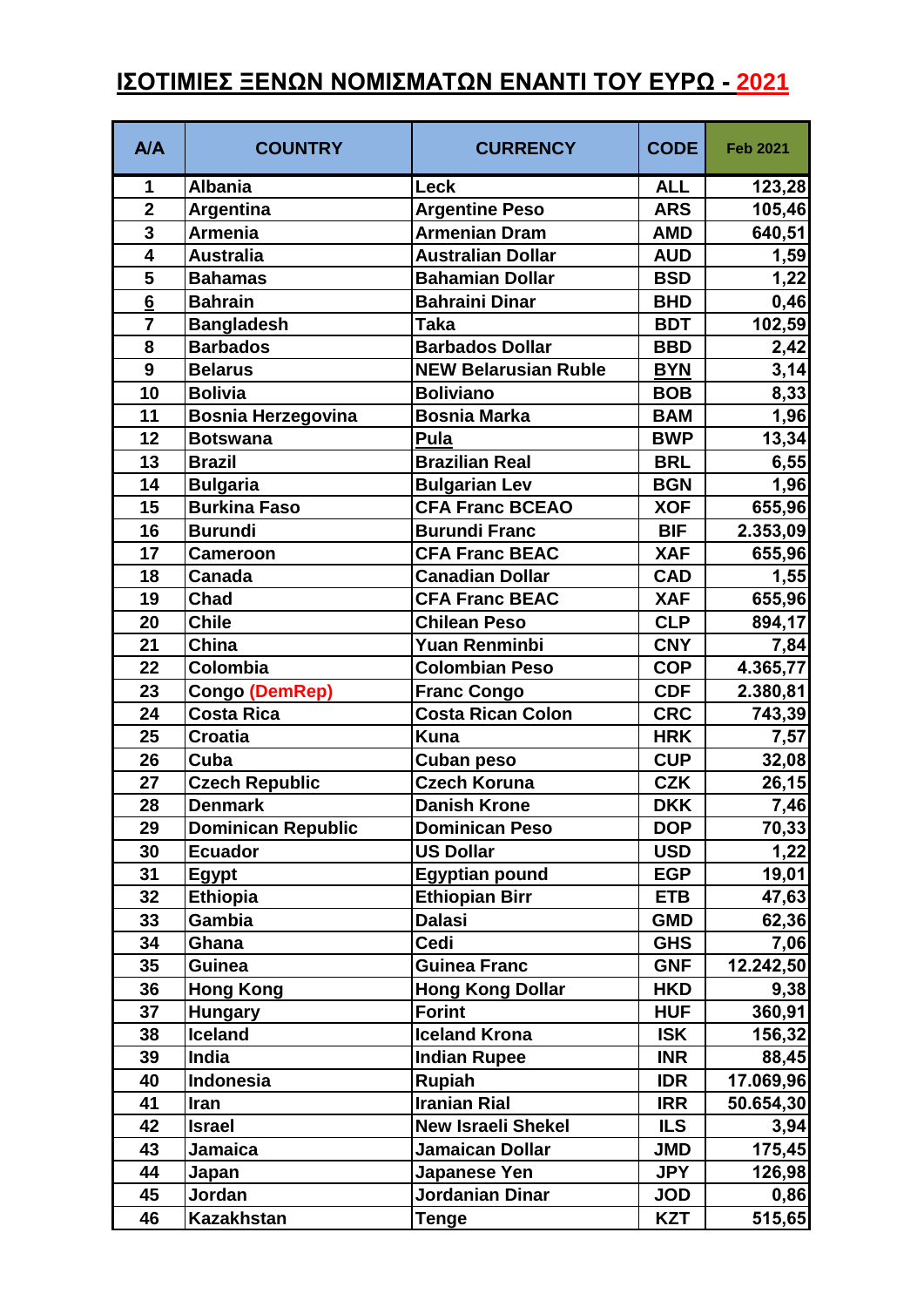| A/A | <b>COUNTRY</b>                | <b>CURRENCY</b>               | <b>CODE</b> | <b>Feb 2021</b> |
|-----|-------------------------------|-------------------------------|-------------|-----------------|
| 47  | Kenya                         | <b>Kenyan Shilling</b>        | <b>KES</b>  | 133,50          |
| 48  | <b>Kuwait</b>                 | <b>Kuwaiti Dinar</b>          | <b>KWD</b>  | 0,37            |
| 49  | Lebanon                       | <b>Lebanese Pound</b>         | <b>LBP</b>  | 1.824,68        |
| 50  | Libya                         | <b>Libyan Dinar</b>           | <b>LYD</b>  | 5,40            |
| 51  | <b>Madagascar</b>             | <b>Malagasy Ariary</b>        | <b>MGA</b>  | 4.592,67        |
| 52  | <b>Malawi</b>                 | <b>Kwacha</b>                 | <b>MWK</b>  | 943,94          |
| 53  | <b>Malaysia</b>               | <b>Malaysian Ringgit</b>      | <b>MYR</b>  | 4,90            |
| 54  | <b>Maldive Is.</b>            | Rufiyaa                       | <b>MVR</b>  | 18,58           |
| 55  | <b>Mauritania</b>             | Ouguiya                       | <b>MRU</b>  | 43,64           |
| 56  | <b>Mauritius</b>              | <b>Maur Rupee</b>             | <b>MUR</b>  | 48,32           |
| 57  | <b>Mexico</b>                 | <b>Mexican Peso</b>           | <b>MXN</b>  | 24,42           |
| 58  | <b>Moldova</b>                | <b>Moldovan Leu</b>           | <b>MDL</b>  | 21,12           |
| 59  | <b>Mongolia</b>               | <b>Tugrik</b>                 | <b>MNT</b>  | 3.449,66        |
| 60  | <b>Morocco</b>                | <b>Moroccan Dirham</b>        | <b>MAD</b>  | 10,94           |
| 61  | <b>Mozambique</b>             | <b>Meticai</b>                | <b>MZN</b>  | 91,37           |
| 62  | <b>Namibia</b>                | <b>Namibian Dollar</b>        | <b>NAD</b>  | 18,50           |
| 63  | <b>Nepal</b>                  | <b>Nepalese Rupee</b>         | <b>NPR</b>  | 142,18          |
| 64  | <b>New Zealand</b>            | <b>New Zealand Dollar</b>     | <b>NZD</b>  | 1,70            |
| 65  | Nicaragua                     | <b>Cordoba Oro</b>            | <b>NIO</b>  | 42,57           |
| 66  | <b>Niger Rep</b>              | <b>CFA Franc BCEAO</b>        | <b>XOF</b>  | 655,96          |
| 67  | Nigeria                       | <b>Naira</b>                  | <b>NGN</b>  | 459,87          |
| 68  | <b>Norway</b>                 | <b>Norwegian Krone</b>        | <b>NOK</b>  | 10,56           |
| 69  | Oman                          | <b>Rial Omani</b>             | <b>OMR</b>  | 0,47            |
| 70  | <b>Pakistan</b>               | <b>Pakistan Rupee</b>         | <b>PKR</b>  | 194,39          |
| 71  | <b>Panama</b>                 | <b>Balboa</b>                 | <b>PAB</b>  | 1,22            |
| 72  | Peru                          | <b>Nuevo Sol</b>              | <b>PEN</b>  | 4,43            |
| 73  | <b>Philippines</b>            | <b>Philippine Peso</b>        | <b>PHP</b>  | 58,83           |
| 74  | <b>Poland</b>                 | <b>Zloty</b>                  | <b>PLN</b>  | 4,55            |
| 75  | Qatar                         | Qatari Riyal                  | QAR         | 4,41            |
| 76  | Romania                       | <b>New Leu</b>                | <b>RON</b>  | 4,87            |
| 77  | <b>Russia</b>                 | <b>Russian Ruble</b>          | <b>RUB</b>  | 91,82           |
| 78  | Rwanda                        | <b>Rwanda Franc</b>           | <b>RWF</b>  | 1.191,29        |
| 79  | Saudi Arabia                  | <b>Saudi Riyal</b>            | <b>SAR</b>  | 4,54            |
| 80  | Senegal                       | <b>CFA Franc BCEAO</b>        | <b>XOF</b>  | 655,96          |
| 81  | <b>Serbia</b>                 | <b>Dinar</b>                  | <b>RSD</b>  | 117,93          |
| 82  | <b>Seychelles</b>             | <b>Seychelles Rupee</b>       | <b>SCR</b>  | 25,63           |
| 83  | <b>Sierra Leone</b>           | Leone                         | <b>SLL</b>  | 12.356,16       |
| 84  | <b>Singapore</b>              | <b>Singapore Dollar</b>       | <b>SGD</b>  | 1,61            |
| 85  | <b>South Africa</b>           | Rand                          | <b>ZAR</b>  | 18,50           |
| 86  | <b>South Korea</b>            | Won                           | <b>KRW</b>  | 1.353,59        |
| 87  | Sri Lanka                     | <b>Sri Lanka Rupee</b>        | <b>LKR</b>  | 233,60          |
| 88  | <b>Sudan Rep</b>              | <b>Sudanise Pound</b>         | <b>SDG</b>  | 66,81           |
| 89  | <b>Swaziland</b>              | Lilangeni                     | <b>SZL</b>  | 18,50           |
| 90  | <b>Sweden</b>                 | <b>Swedish Krona</b>          | <b>SEK</b>  | 10, 15          |
| 91  | <b>Switzerland</b>            | <b>Swiss Franc</b>            | <b>CHF</b>  | 1,07            |
| 92  | <b>Syria Arab Republic</b>    | <b>Syrian Pound</b>           | <b>SYP</b>  | 620,71          |
| 93  | <b>Special Drawing Rights</b> | <b>Special Drawing Rights</b> | <b>XDR</b>  | 0,84            |
| 94  | Taiwan                        | <b>Taiwan Dollar</b>          | <b>TWD</b>  | 33,93           |